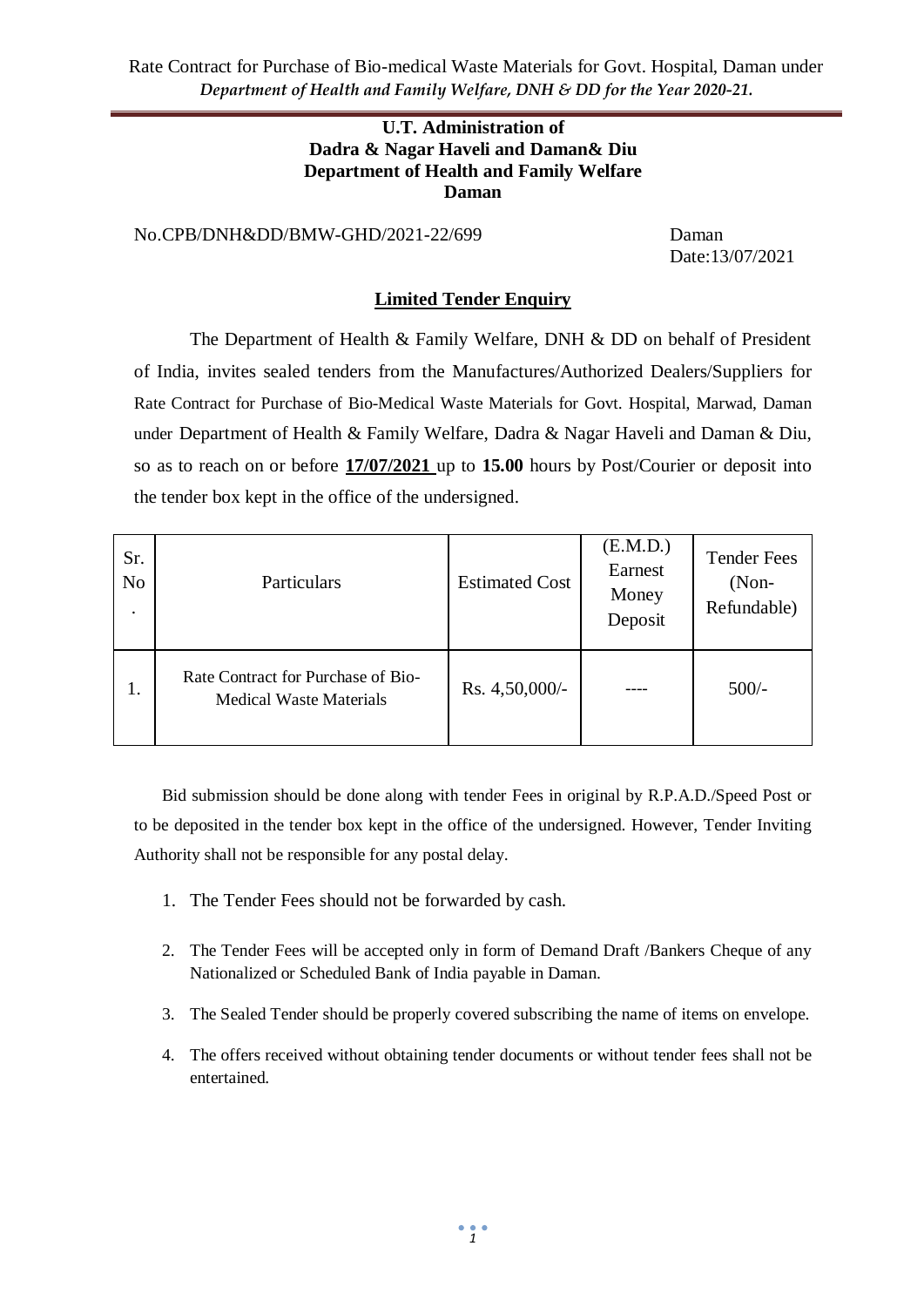The tender inviting authority reserves the right to accept or reject any or all the tender to be received without assigning any reasons thereof.

*Sd/-*

In-charge, Central Procurement Branch E-mail Id: [cpbdnhdd@gmail.com](mailto:cpbdnhdd@gmail.com) Room No. 106, 1<sup>st</sup> Floor, CHC, Moti Daman DNH & DD.

### **Copy to:-**

- 1) The NIC Department, Daman with a request to publish in Website.
- 2) The Accounts Section, CPB (Daman) for information.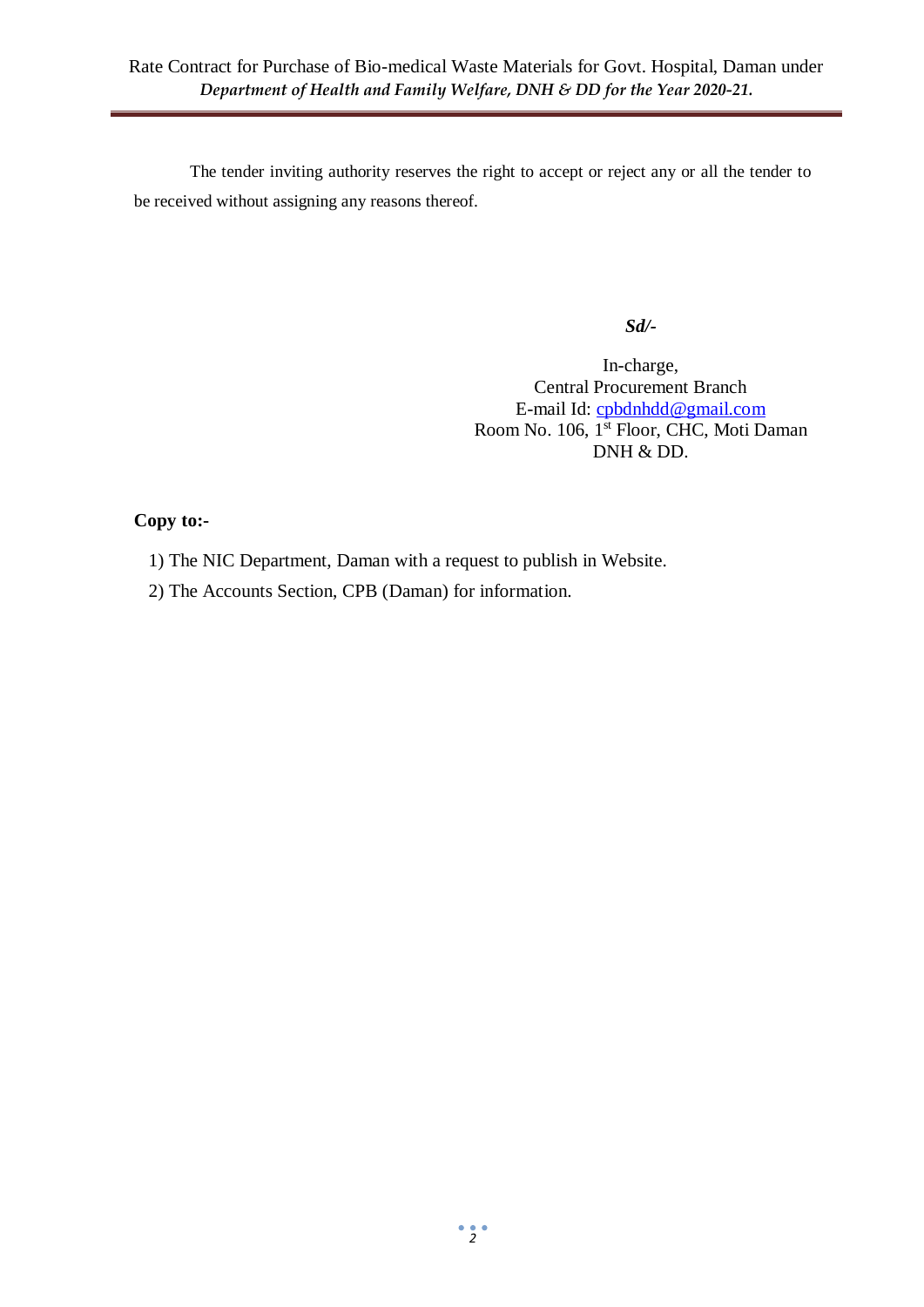#### **U.T. ADMINISTRATION OF DADRA & NAGAR HAVELI AND DAMAN& DIU DEPARTMENT OF HEALTH AND FAMILY WELFARE**

Terms and Conditions for the **"Rate Contract for Purchase of Bio-Medical Waste Materials for Department of Health and Family Welfare, DNH& DD."**

## **Instructions to Bidders :**

- 1) All documents attached should be legible/readable.
- 2) The Bidder has to give compliance for each quoted product and any false/misleading statement in compliance found any time during the procurement process, the bid shall be out rightly rejected.
- 3) For all queries regarding tender specifications and any other clauses included in the tender document should be addressed to personnel in tendering office address provided below:

**Central Procurement Branch, 1st Floor, Room No. 106, Community Health Centre, Moti Daman – 396220. Tel : 0260 – 2230240.**

### **Tender Fees (Non Refundable) Rs.500/- :**

- a. The Tender Fees should not be forwarded by cash.
	- b. The Tender Fees (Non refundable) will be accepted only in form of Demand Draft /Bankers Cheque in favor of **Director, Medical & Health Services, DNH & DD**  from any Nationalized or Scheduled Bank of India payable in Daman.
	- c. All tenders must be accompanied by Tender fees as specified in schedule otherwise tender will be rejected.

### **Security Deposit: (SD)**

- a. The successful tendered will have to pay within 10 days from the date of demand, an amount equal to 3% of the total value of articles, which may be ordered, as the amount of security deposit.
- b. Non receipt of Security Deposit within stipulated time will result in automatic cancellation of the order for supply without any intimation.
- c. However in case if any articles are received for which the Security Deposit may not have been deposited, the full Security Deposit as may be due from the contractor will be recovered from the bill(s) for such articles.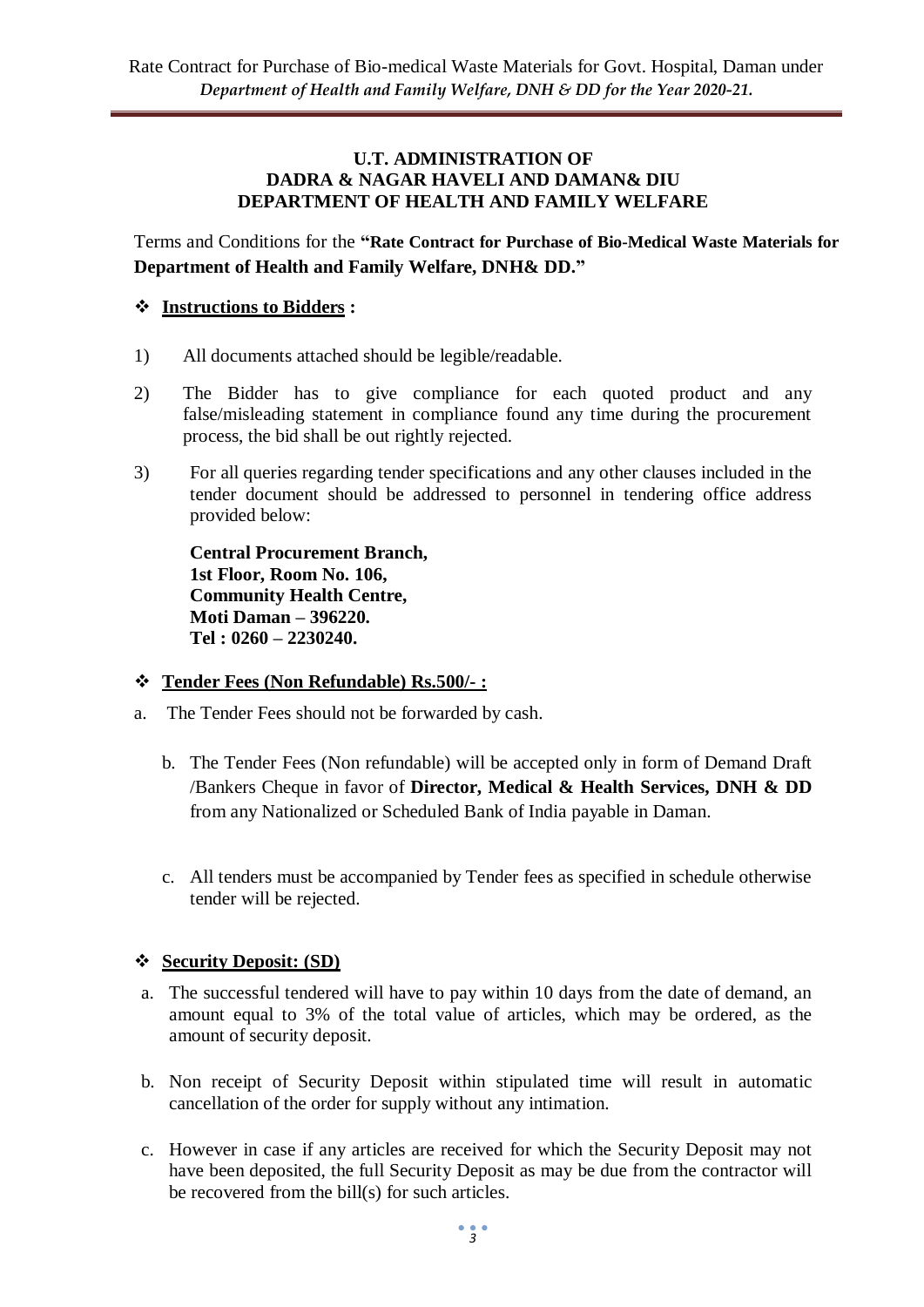- d. The Security Deposit(s) paid by the tender(s) earlier against any tender(s) or supply order(s) is not adjustable with Security Deposit required by these conditions.
- e. In case of failure to replace the accepted and rejected articles from the supplies made, as mentioned in the conditions the loss undergone by the Government will be recovered from the contractor Security Deposit or payment due of any bill(s) to the extent required.
- f. The tender inviting officer will consider extension of time for remitting the Security Deposit as demanded. However, in case of denial to consider such extension the contractor is bound to abide by the limit given and liable to make good for the loss made to the Government on account of his failure to abide by the time limit.
	- $\triangleright$  Security Deposit shall be liable to be forfeited in following circumstances:
		- i. Tender is rejected due to failure of supply the requisite documents in proper format or giving any misleading statement or submission of false affidavit or fabricated documents.
		- ii. Tenderer fails to replace the goods declared to be not of standard quality or not conforming to acceptable standards or found to be decayed/spoilt.
	- $\triangleright$  Only on satisfactory completion of the supply order for and on payment of all bills of the contractor, as to be admitted for payment, the amount of Security Deposit will be refunded after expiry of guarantee/warranty period, if any, or any such date/period as may be mutually agreed upon.
	- $\triangleright$  In case of failure to supply the store, materials etc. ordered for, as per conditions and within the stipulated time, the articles will be obtained from the tenderer who offered next higher rates or from any other sources, as may be decided by the tender inviting Officer and the loss to the Government on account of such purchases(s) shall be recovered from the former contractor by Security Deposit or bills payable. The contractor shall have no right to dispute with such procedure.

# **Conditions of Contract :**

# **1. ACCEPTANCE OF TENDER:**

- a. The tender is liable for rejection due to any of the reasons mentioned below:
	- i. Non-submission of tender within stipulated time.
	- ii. Tender is unsigned or not initialed on each page or with unauthenticated corrections.
	- iii. Non-payment of Tender Fees.
	- iv. Non-Submission of required documents as mentioned in schedule
	- v. Conditional/ Vague offers.
	- vi. Unsatisfactory past performance of the tendered.
	- vii. Items with major changes/deviations in specifications/standard/grade/packing/ quality offered.
	- viii. Submission of misleading/contradictory/false statement or information and fabricated/ invalid documents.
	- ix. Tenders not filled up properly.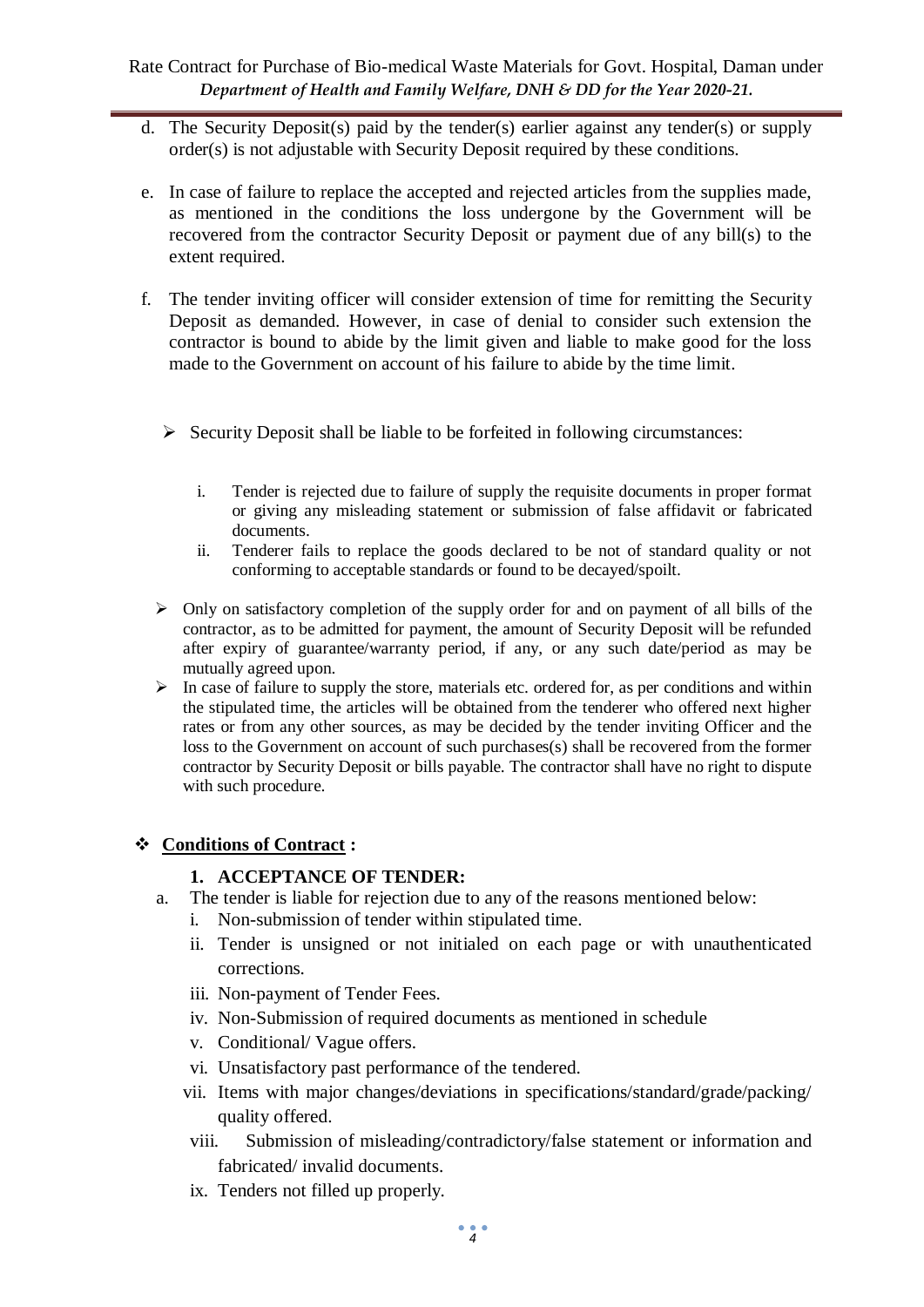- x. The documents attached by the bidder if found not readable will not be considered for bid evaluation.
- b. Any discount which the bidder wants to give has to be considered and total final bid amount has to be mentioned clearly in the price bid form.
- c. Discount offered after price bid opening will not be considered.
- d. The Central Procurement Branch may seek any clarifications/explanation/ documentary evidence related to offer at any stage from tenderers if required.
- e. **The rate quoted should be inclusive of all taxes and no extra charges will be paid and should be valid up to One Year from the date of tenderization**.
- f. Orders once placed should be delivered within the given time period and item should be door delivered up to  $3<sup>rd</sup>$  floor including labour.
- g. All/Taxes/Duties/Royalties Charges payable on the sales/transport etc. within and/or outside the state shall be payable by the supplier.
- h. The decision of the Tender Inviting Officer for acceptance/rejection of any articles supplied including the decision for equivalent specifications, standard and quality etc. of articles shall be final.
- i. The right to accept or reject without assigning any reasons or all tenders in part or whole is reserved with the Tender Inviting Officer and his decision(s) on all matters relating to acceptance or rejection of the tenders as a whole or in part will be final and binding to all.
- j. No separate agreement will be required to be signed by the successful tender(s) for the purpose of this contract for supply. Rates tendered/offered in response to the concerned Tender Notice shall be considered as acceptance of all above terms and conditions for supply for all legal purpose.
- k. The rate(s) quoted should be strictly for free delivery (including labour and transportation) at for Government Hospital, Daman or for any facility in the U.T of DNH & DD and will be valid and operative for supply orders issued within one year from the date of invitation of tenders. The department shall not take any responsibility of on loading the goods; the successful bidder has to make arrangement for loading at site.
- l. The tendered quantity is tentative and the actual purchase can be **as per the requirement of the Department and Rate contract is invited** for all items and the tenderer is bound to supply such requirement without any demur.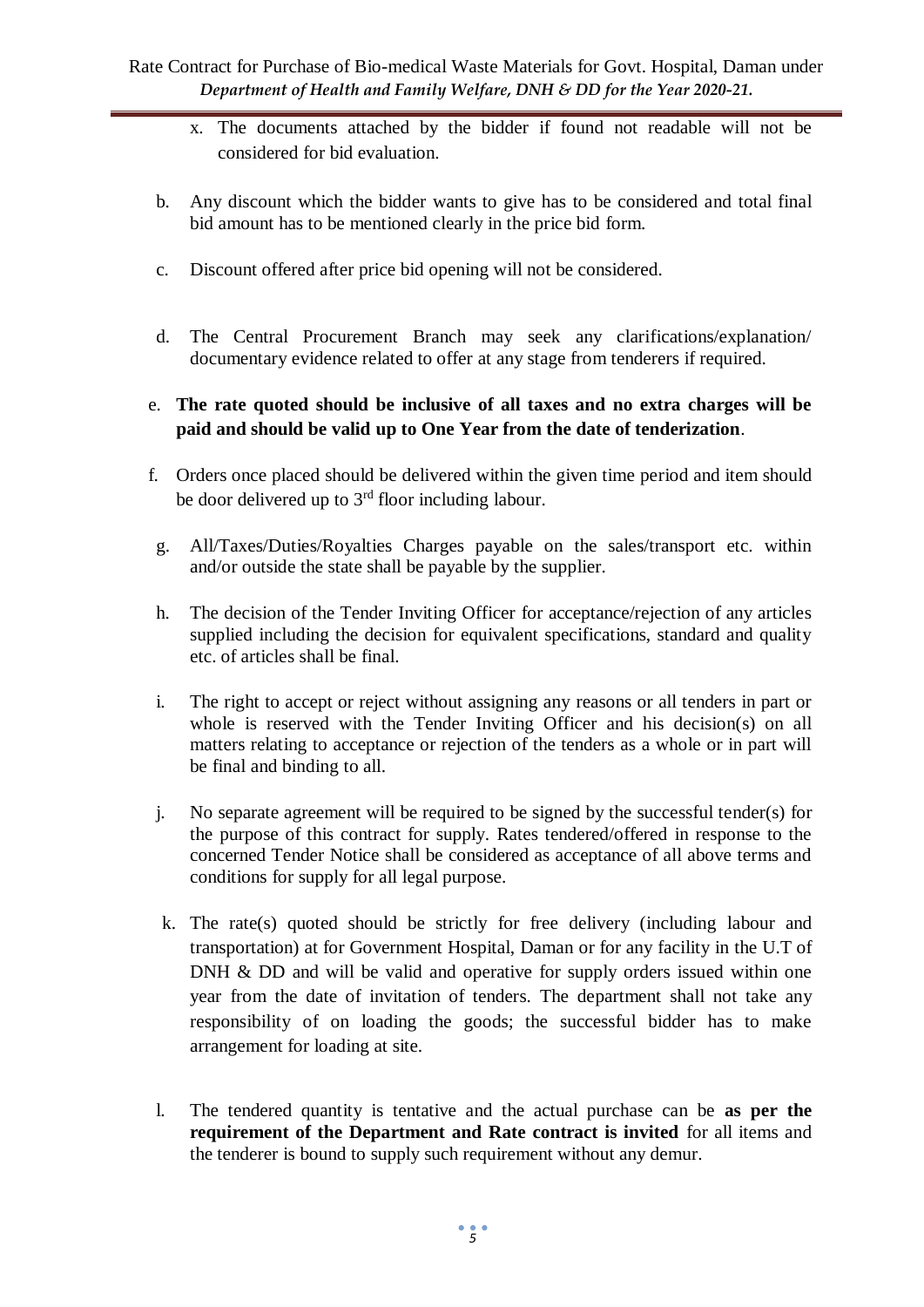### Rate Contract for Purchase of Bio-medical Waste Materials for Govt. Hospital, Daman under *Department of Health and Family Welfare, DNH & DD for the Year 2020-21.*

m. Bidder / its sister concerns / companies where its Promoters / Directors either directly or indirectly are involved, should not have ever been blacklisted in tender / supplies by any state/Central Govt. In case of bidder / principal is involved / penalized under any investigation of CVC or any State/Central Govt. Commission in relation to the similar work project issue; the bid will be out rightly rejected.

### **2. TERMS OF SUPPLY :**

- a. In event of breakage or loss of stores during transit against requisition order the said quantity has to be replaced by the tenderer. The department will not pay separately for transit insurance and supplier will be responsible for stores.
- b. Railway Receipt or other transport document should be drawn in the favor of Officer Inviting tender.
- c. Items should be door delivered up to  $3<sup>rd</sup>$  floor including labour no extra charge will be paid by the department.
- d. Railway Receipt or other transport document should not be sent by VPP or through any Bank as this being a Government Office it is not possible to clear cash demands of Post Office/Bank for delivery of RR or other transport documents unless we have agreed to it as special arrangement.
- e. Extension of time limit for supplies shall be considered by the Tender Inviting Officer. The extension so granted may be with levy of compensation for delay in execution of supply (as mentioned in Liquidated Damages) the cost of supplies ordered for at the discretion of the authority competent to grant extension of time limit provided such request is made well in time, depending upon the circumstances and such decision in the matter will be final.
- f. The supplies, materials etc. of inferior quality standard or of different specifications, brand, manufacturer etc other than that ordered specified and/or incomplete or broken articles will not be accepted. The supplier has to replace the same at his own cost and risk. Intimation of non-acceptance of any materials etc will be sent to the supplier within 10 days from the date of receipt of the stores and the same will be returned to the supplier at his own cost and risk, if he so desires and intimates accordingly within 15 days from the date of dispatch of intimation of the non-acceptance. However, if no communication is received within 15 days from the date of communication the tender Inviting Officer will not be responsible for any damages, loss etc. of such rejected articles.
- g. Demurrage charges paid by the Tender Inviting Officer on account of delayed receipt of dispatch documents intimation will be recovered from the bills payable to the supplier.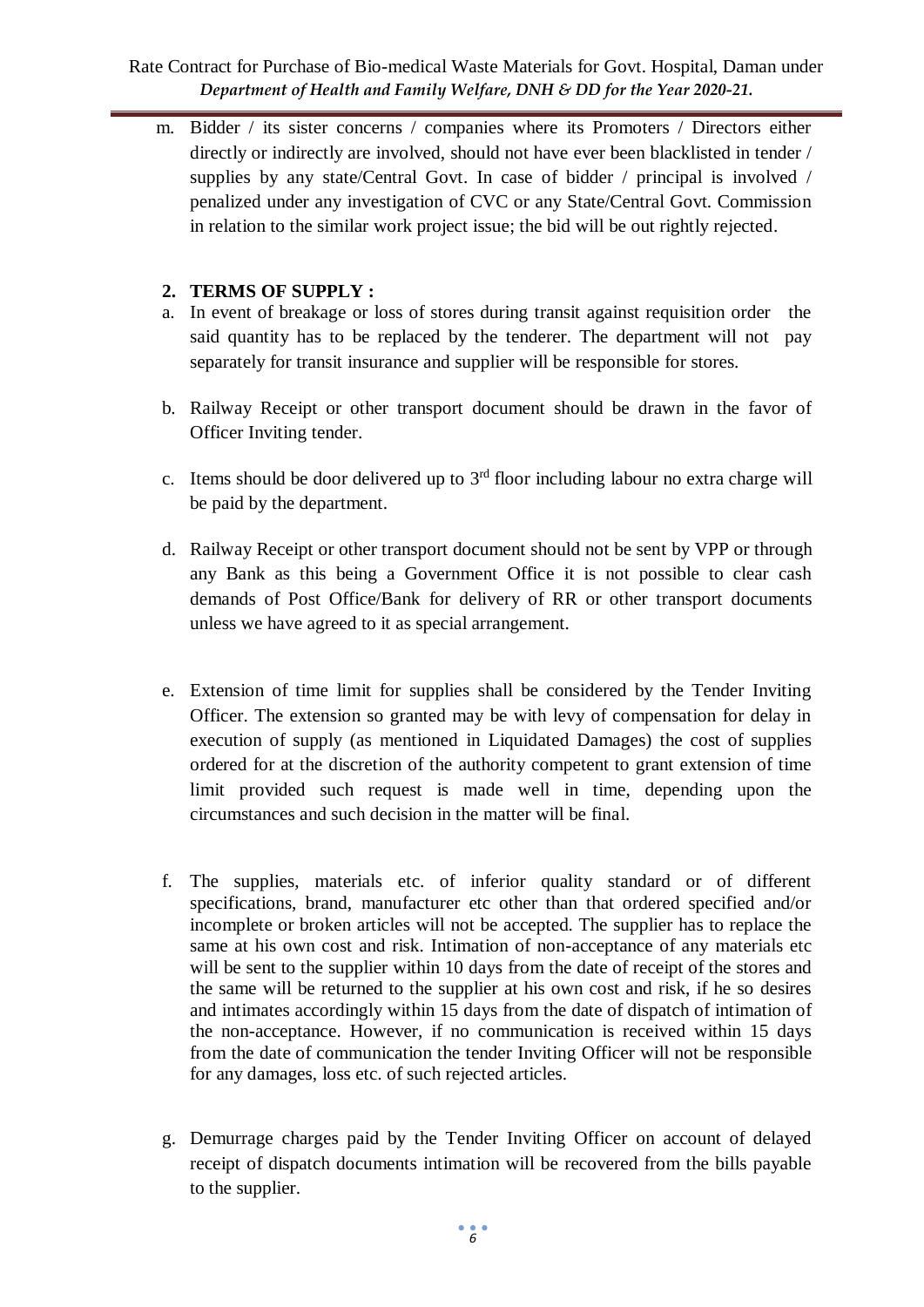# Rate Contract for Purchase of Bio-medical Waste Materials for Govt. Hospital, Daman under *Department of Health and Family Welfare, DNH & DD for the Year 2020-21.*

- h. If at any time after the order for supply of materials the Tender Inviting Officer shall for any reason whatsoever not require the whole or part of the quantity thereof as specified in the order the Tender Inviting Officer shall give notice in writing of the fact to the supplier(s) who shall have to claim to any payment of compensation what so ever on account of any profit or advantage which the supplier(s) might have derived from the supply of articles in full, but which did not derive in consequence of the full quantity of articles not having been purchased, nor shall have any claim for compensation by reasons of any alterations having been made in the original instructions which shall invoice any curtailment of the supply originally contemplated.
- i. The items as mentioned in the list are the approximate estimates invited and actual purchase may be more. Accordingly, the successful tenderer has no right for any loss/damages with reference to approximate requirement shown in tender and actual requirement.
- j. Inspection will be carried out in the premises of Govt. Hospital, Daman. If goods to be inspected in factory premises all expenditure to be borne by the Tenderer.

# **3. Bid Evaluation Methodology :**

A. **Preliminary Evaluation**: Tender Fee Submission.

### B. **Technical Evaluation:**

- Scrutiny of technical specifications and other relevant documents as asked by the department with the quoted specification.
- Scrutiny of Compliance Statement given by the bidder.
- Sample verification (If required). *(If Sample is asked by the Department, it won't be refundable)*
- C. **Financial Evaluation**: Lowest quoted offered by Technically Qualified Bidders

### **4. PAYMENT TERMS :**

- a. 100% of the invoice amount will be paid only after completion of work successfully and submission of Security deposit i.e. **3%** of the tender value.
- b. Price escalation clause will not be entertained under any circumstances.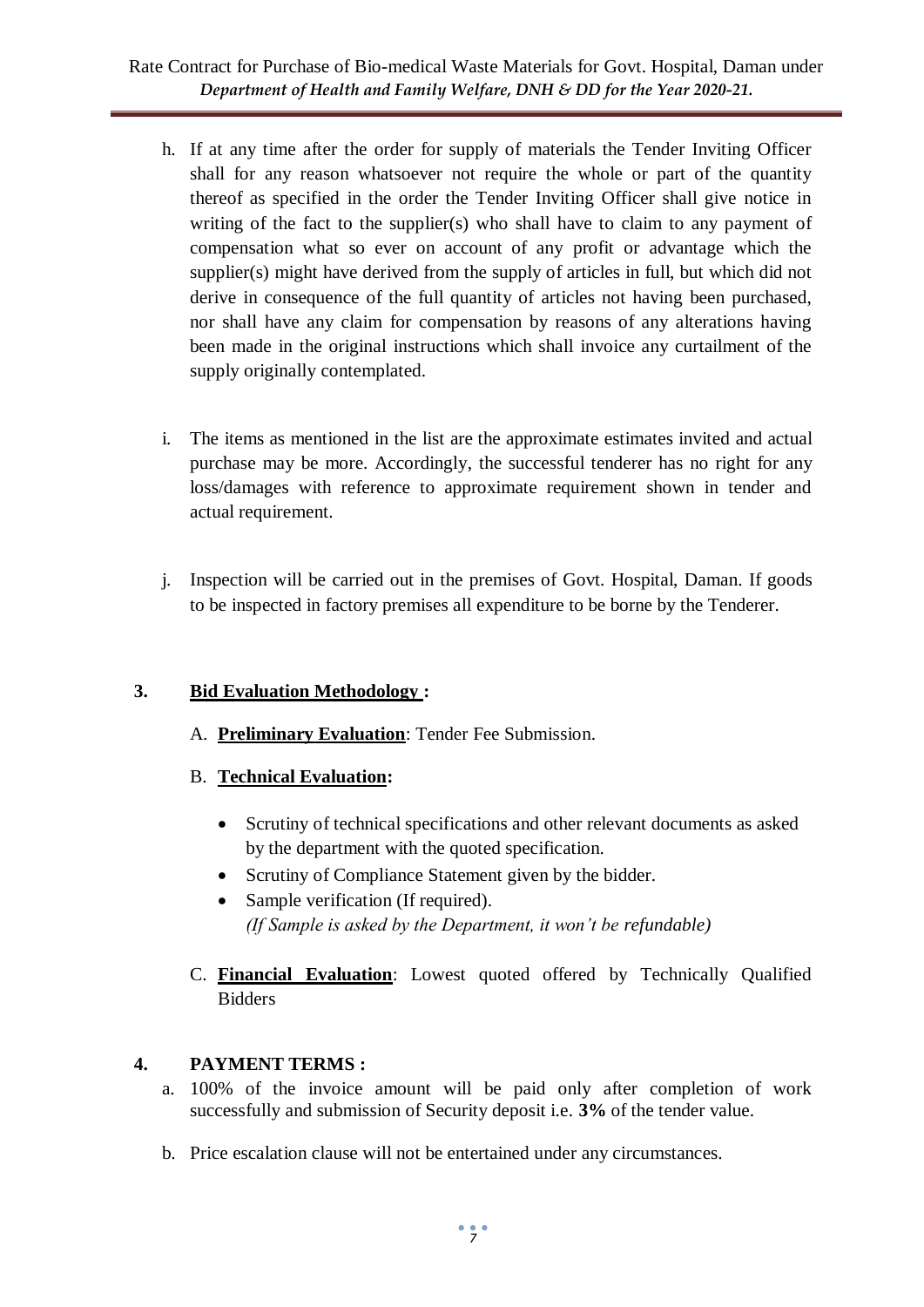- c. All bills should be in **TRIPLICATE** and should invariably mention the number and date of work order.
- d. All bills for amount above Rs.5,000/- should be pre-receipted on a Revenue Stamp of proper value. Bills for amount exceeding Rs.5,000/- not pre-receipted on Revenue Stamp of proper value will not be accepted for payment.
- e. Each bill in which GST is charged must contain the following certificates on the body of the bill: **"CERTIFIED"** that the service on which GST has been charged have not been exempted under the Central GST or the Rules made there under and the amount charged on account of GST on these services is not more than what is payable under the provisions of relevant Act or Rules made there under".
- f. No extra charge for packing, forwarding and insurance etc. will be paid on the rates quoted.
- g. The rates should be quoted only for the work specified in the list of requirements.
- h. Rates quoted for items other than the required specification/ make/ manufacture will not be considered.

Signature of Agency With Rubber Stamp

> *Sd/-* In-charge, Central Procurement Branch E-mail Id: [cpbdnhdd@gmail.com](mailto:cpbdnhdd@gmail.com)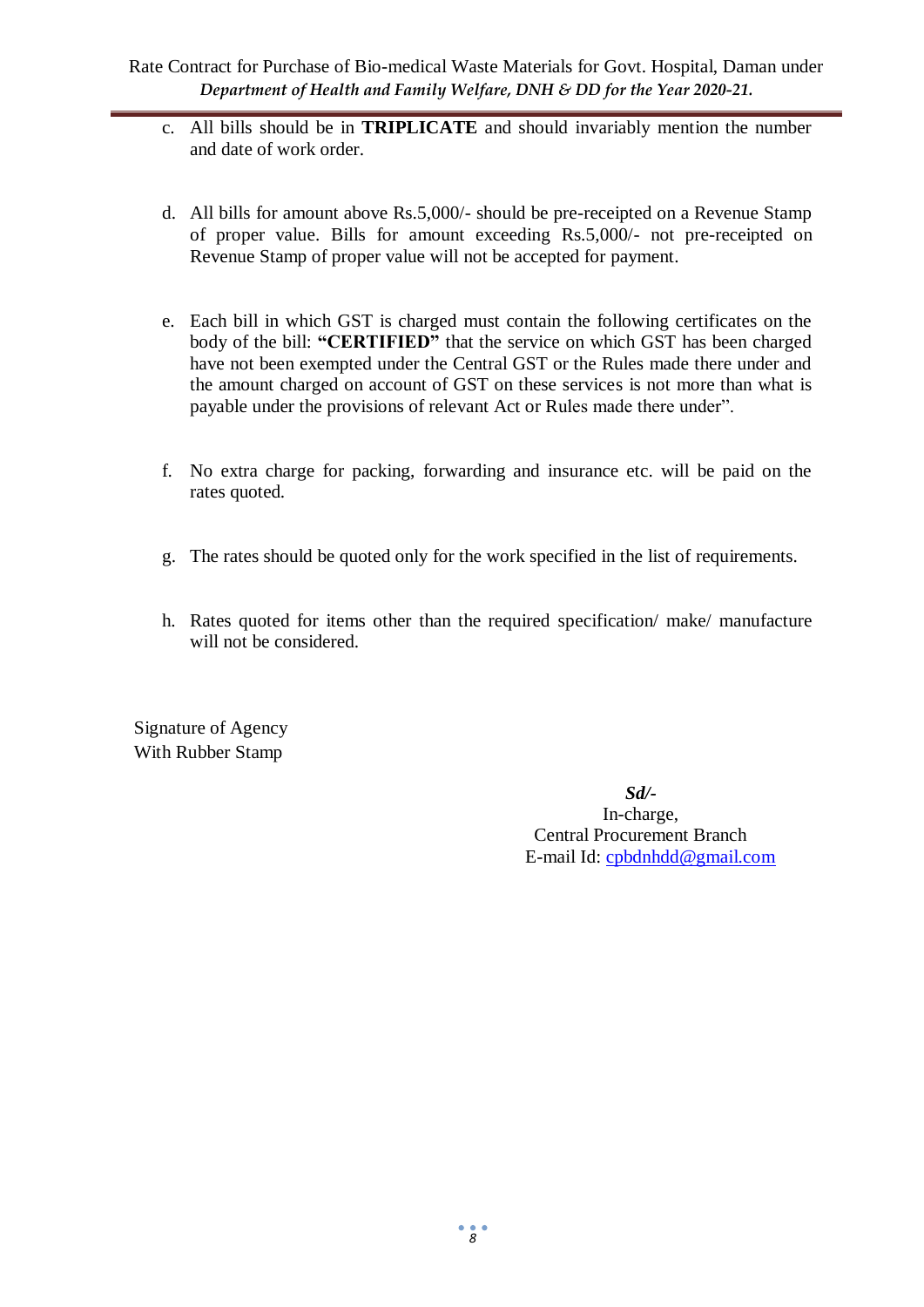# **SCHEDULE OF DOCUMENTS ATTACHED**

| Sr.<br>No. | Document/Certificate                                                                                                       | <b>Uploaded &amp;</b><br><b>Enclosed</b> |
|------------|----------------------------------------------------------------------------------------------------------------------------|------------------------------------------|
| 01.        | PAN No.                                                                                                                    | Yes / No                                 |
| 02.        | <b>GST</b> Registration.                                                                                                   | Yes / No                                 |
| 03.        | Scan copy of Terms and Conditions of the tender documents<br>including Scope of Work duly Stamped and Signed on each page. | Yes / No                                 |

It is verified that all the certificates/permissions/documents are valid and current as on date and have not been withdrawn/cancelled by the issuing authority.

I/We further undertake to produce on demand the original certificate/ permission/ document for verification at any stage during the processing of the tender.

Date: Place:

Sign & Stamp of tenderer.